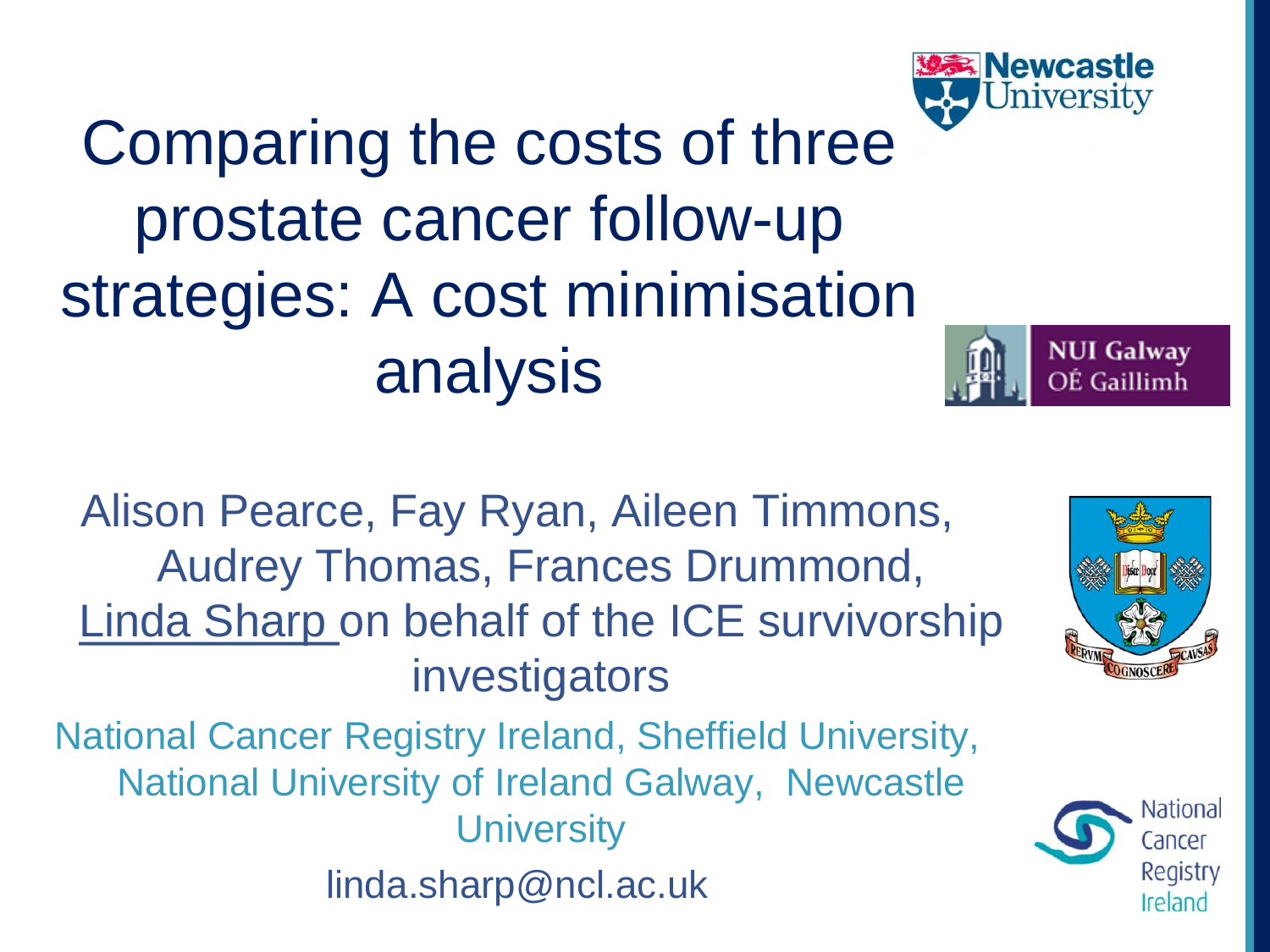### **Disclosure**



• No disclosures

- Health Research Board funded modelling project (ICE/2012/9)
- Health Research Board, Prostate Cancer UK, Irish Cancer Society funded data collection







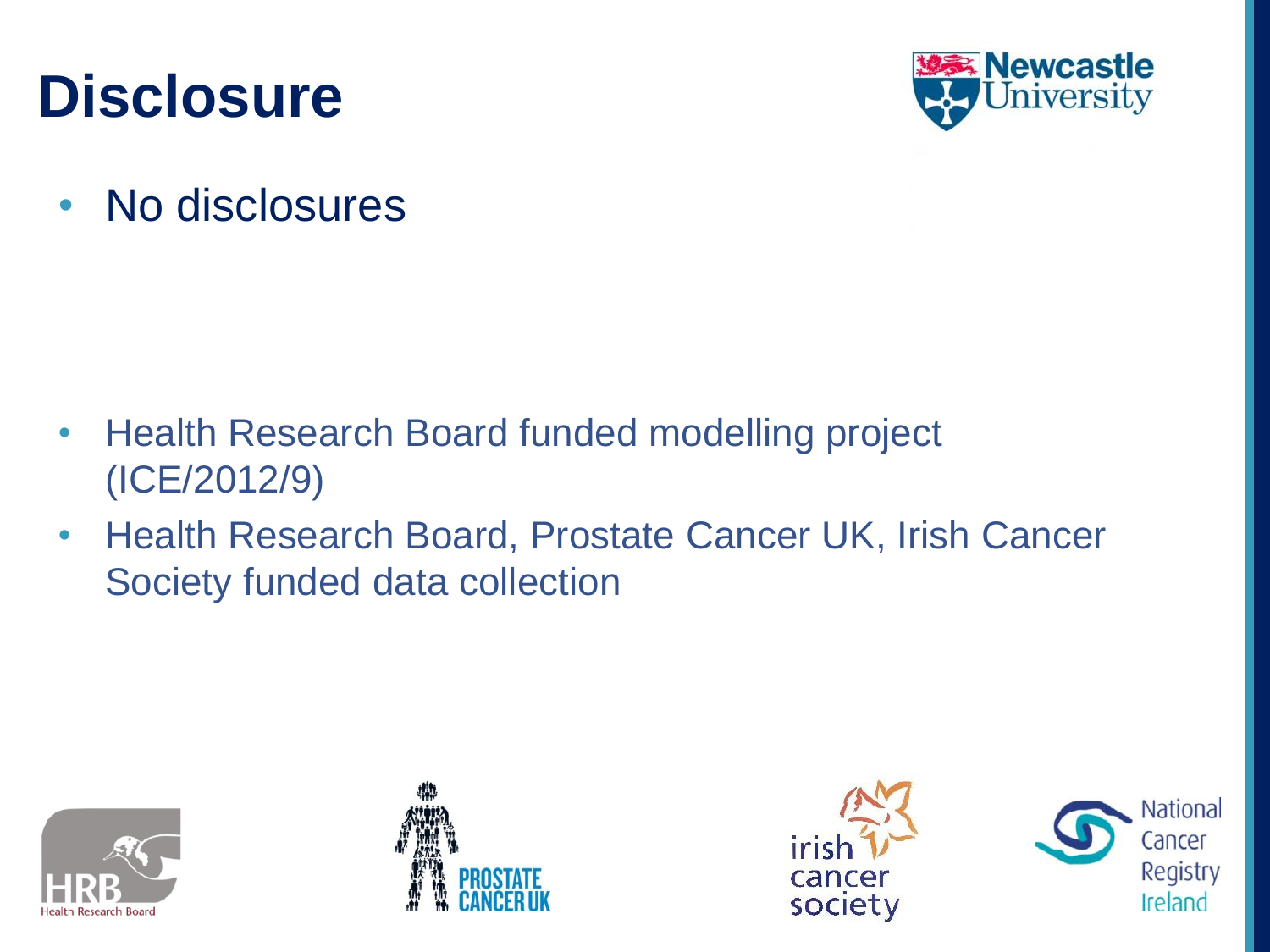### **More men are living with prostate cancer than any other form of cancer**



- population 4.6 million
- 793,000 men aged 45+



Prostate cancer 23,996  $(44% )$ Colorectal cancer 8,207  $(15%)$ Lung cancer 1,969  $(4%)$ National Cancer

Sharp et al. BMC Cancer 2014; 14: 767 Ireland

Registry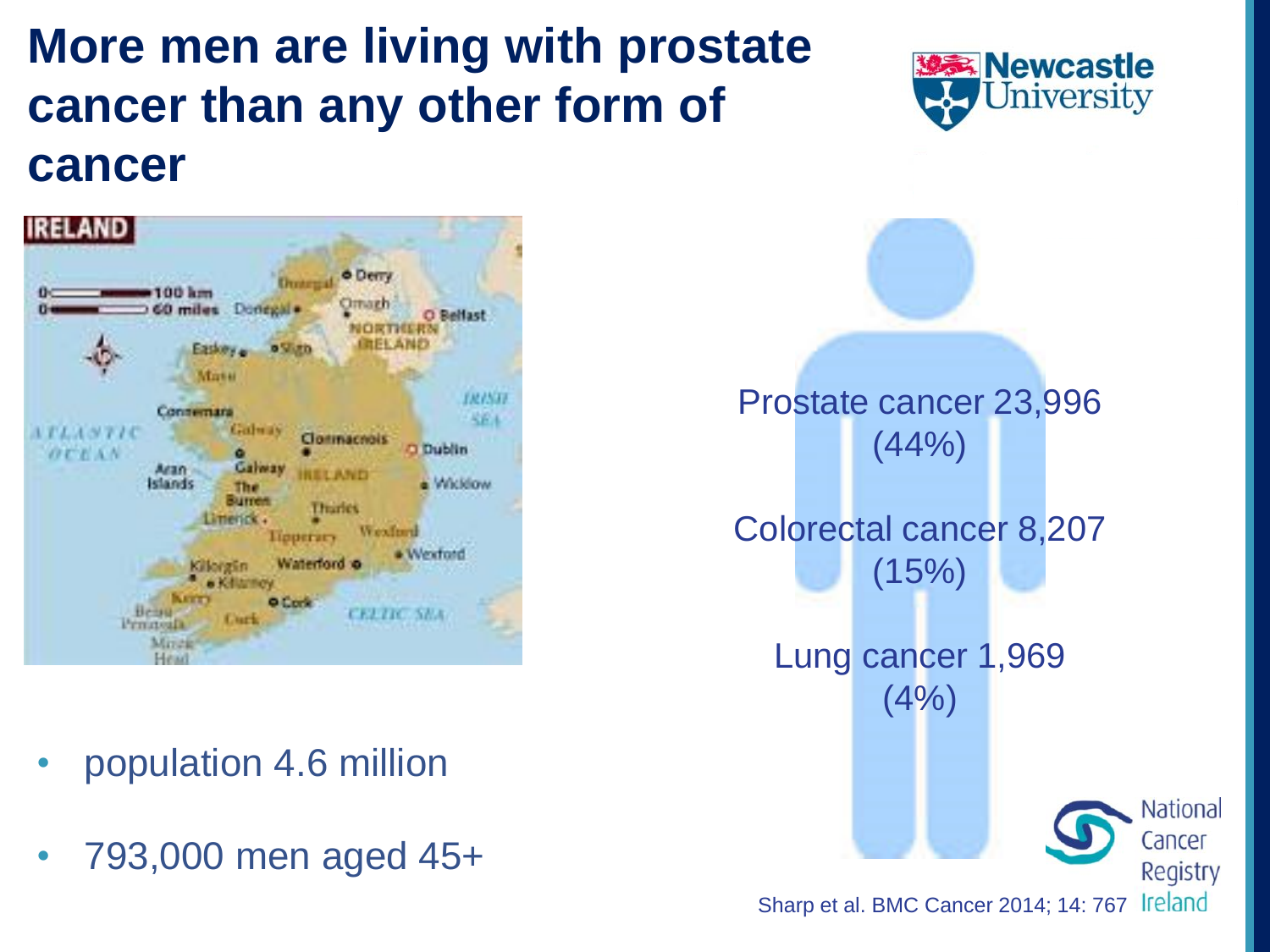# **Prostate cancer follow-up**

- Traditionally provided in hospital by clinicians
- May not be sustainable especially in countries with publically-funded healthcare

- Alternative models of follow-up
	- appear to have equivalent clinical efficacy and quality-of-life outcomes to tradition follow-up
	- starting to be recommended in guidelines
	- BUT limited evidence on cost implications

Lewis et al. Br J Gen Pract 2009; 59: 234-47; Lewis et al. J Adv Nurs 2009; 65: 706-23; McIntosh HM et al. Br J Cancer 2009; 100: 1852-60; Howells et al. J Cancer Surviv 2012; 6: 359-71

National Cancer

> Registry Ireland





**Newcastle** niversity







**Shared Care**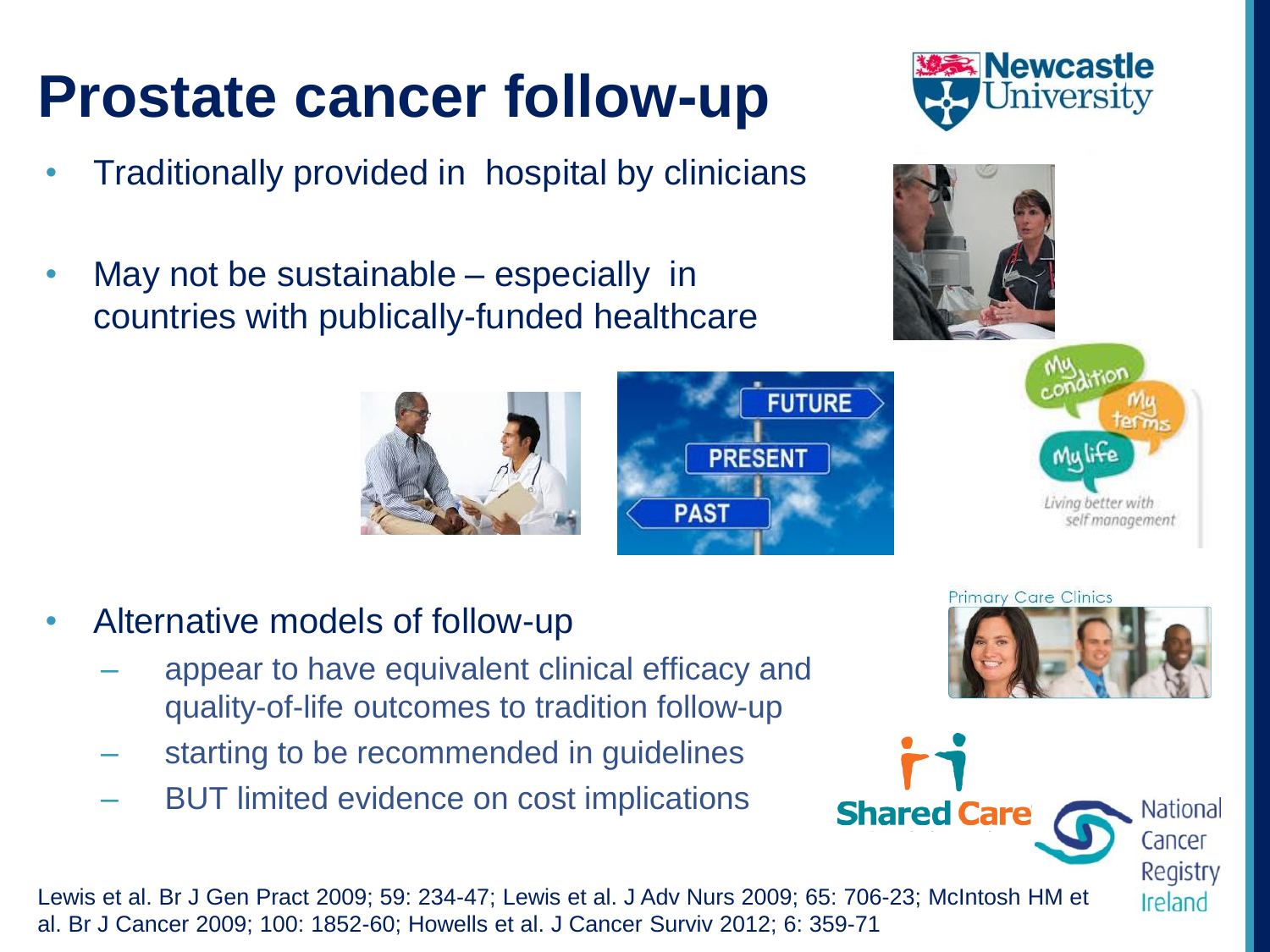### **Objective**



### To develop an economic model to compare the costs of three alternative strategies for prostate cancer follow-up in Ireland:

- European Association of Urology (EAU) guidelines
- National Institute of Health & Clinical Excellence (NICE) guidelines
- current practice

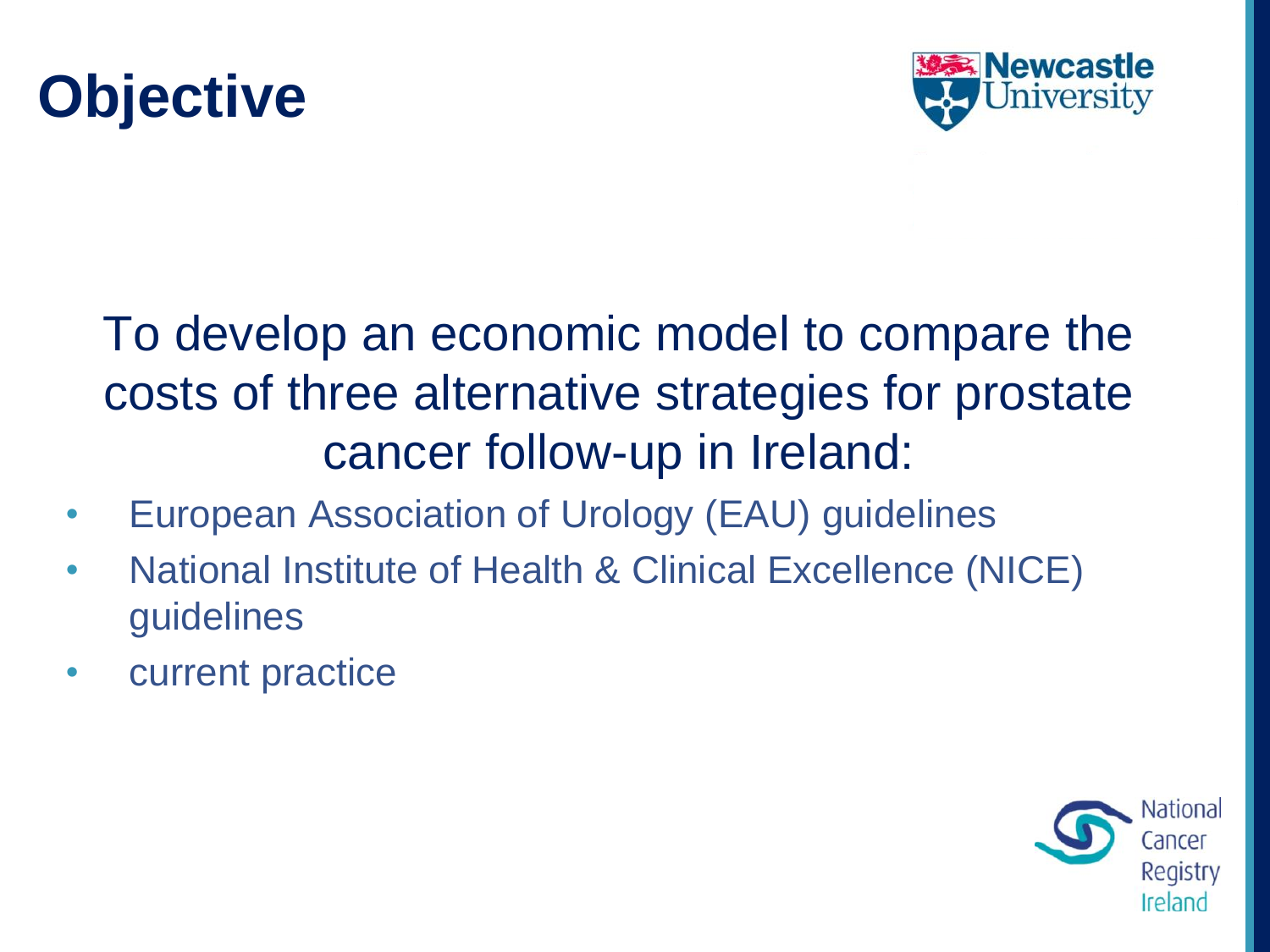



| <b>Policy</b>          | <b>PSA testing</b>                                                                           | <b>Setting</b>                                                                                                                                                |
|------------------------|----------------------------------------------------------------------------------------------|---------------------------------------------------------------------------------------------------------------------------------------------------------------|
| <b>EUA</b> guidelines  | Year 1: 3, 6, 12 months<br>Years 2 & 3: every 6 months<br>Year 4 onwards: every 12<br>months | <b>Hospital-based clinician</b>                                                                                                                               |
| <b>NICE</b> guidelines | Years 1 & 2: every 6 months<br>Year 3 onwards: every 12<br>months                            | Hospital-based clinician initially. If stable<br>PSA and no physical or psychosocial<br>complications after 2 years, follow-up in<br>primary care (GP/nurse). |
| Current practice*      | Year 1: every 4 months<br>Year 2: every 6 months<br>Year 3 onwards: every 12<br>months       | PSA performed by GP and results<br>provided by hospital-based clinician<br>initially. If stable PSA after 5 years,<br>follow-up in primary care (GP).         |

- Mottet N et al. European Association of Urology, 2014
- NICE Clinical Guideline 175, 2014
- Survey of urologists and radiotherapists

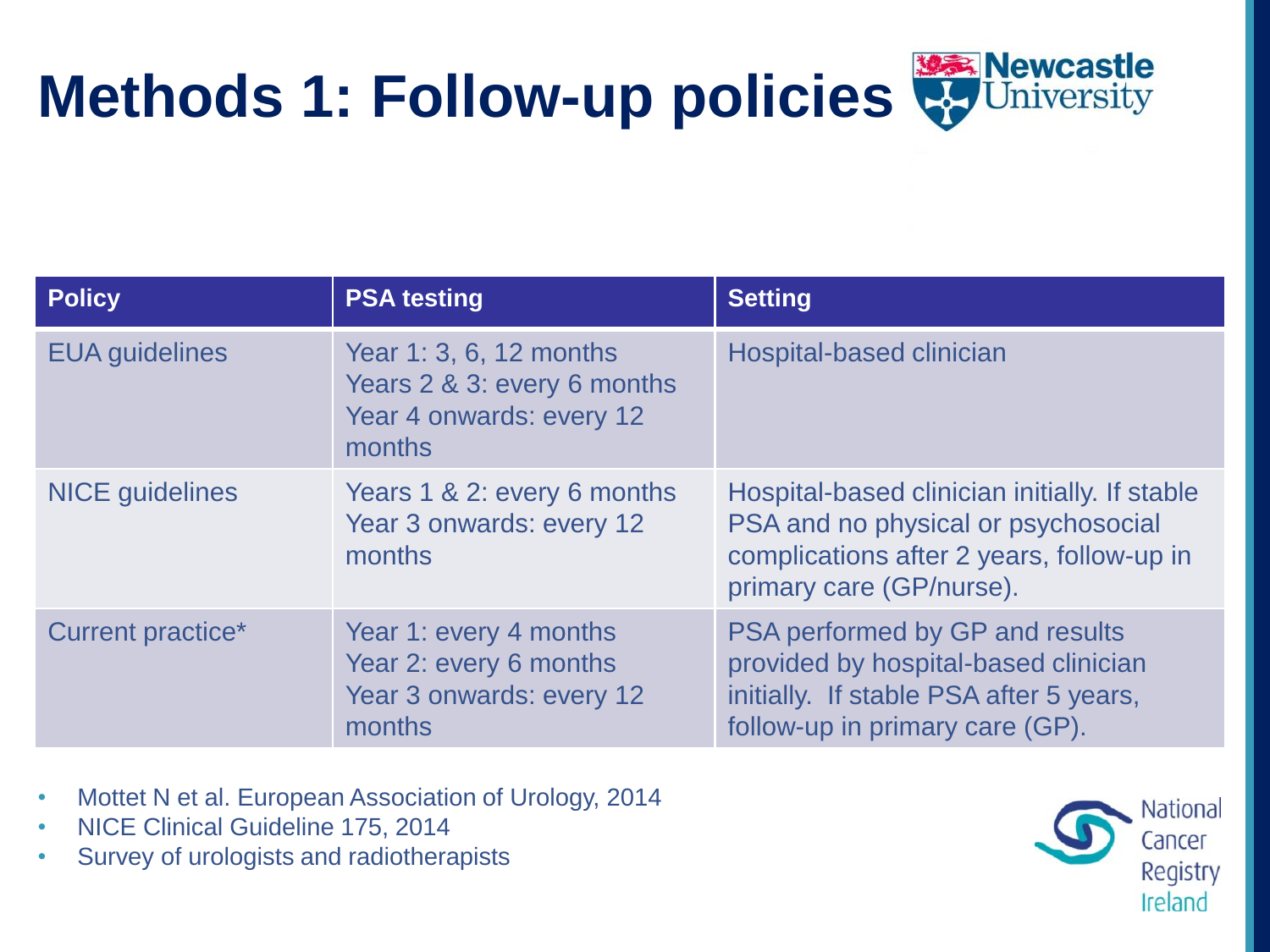# **Methods 1**



#### Markov model

- follow cohort of 1000 men aged 66 treated with curative intent over 10 years, through range of "states" accruing costs in each state
- done for each of 3 arms

#### • Healthcare payer perspective

- Cost minimisation analysis
	- assume health outcomes in model arms are not significantly different
- Probabilities of physical or psychosocial problems
	- large surveys of prostate cancer survivors in Ireland (EQ-5D-5L)
- Costs
	- UK reference costs
	- discounted at 5%
- Sensitivity analyses
	- one-way and probabilistic

Model states: based on patient health status

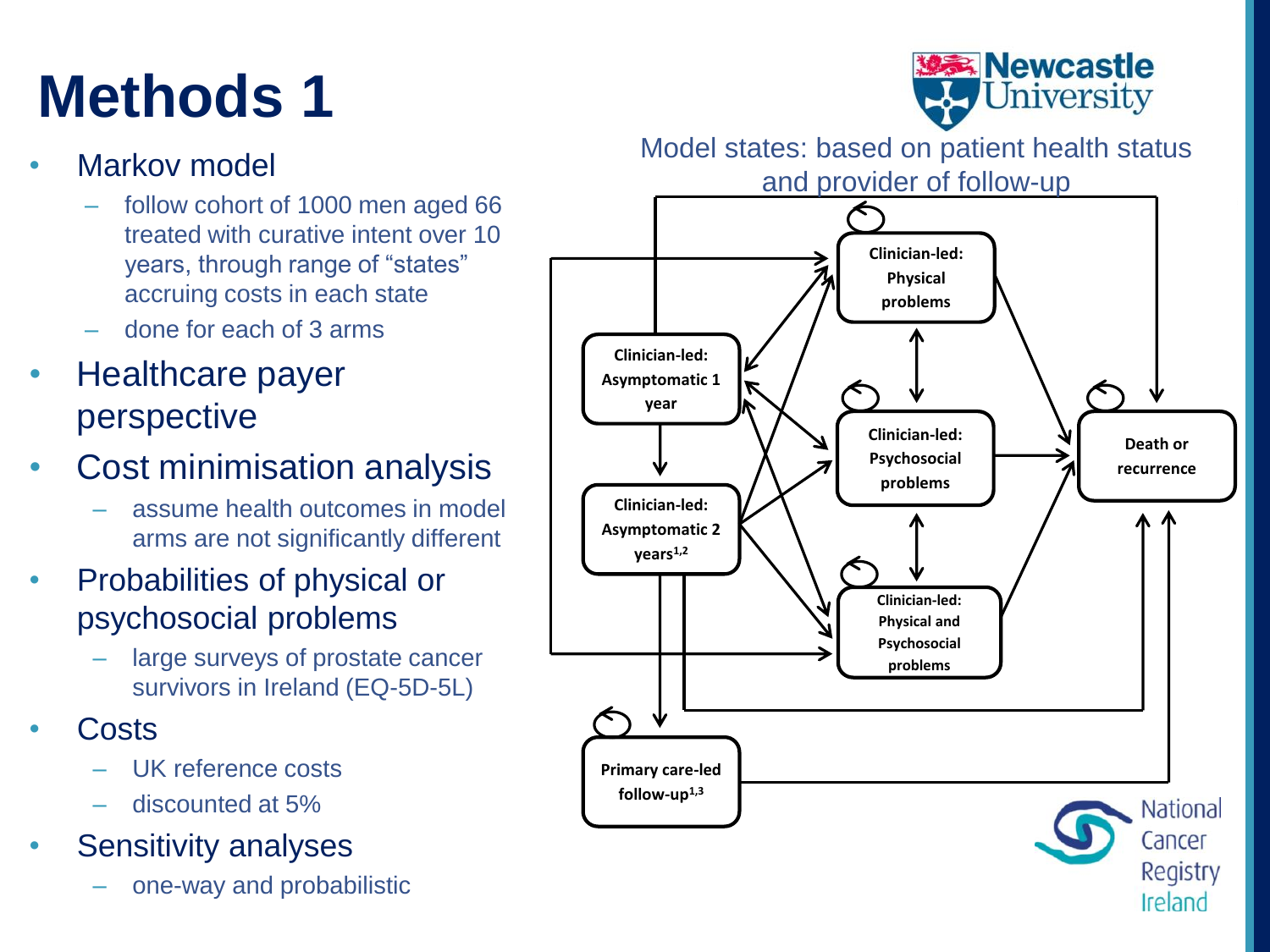## **Results 1: Cost per policy**



| <b>Policy</b>           | <b>Cost of follow-up</b><br>per survivor | % of current<br>practice costs |
|-------------------------|------------------------------------------|--------------------------------|
| <b>EUA</b> guidelines   | €1057                                    | 92%                            |
| <b>NICE</b> guidelines  | €853                                     | 74%                            |
| <b>Current practice</b> | €1150                                    |                                |

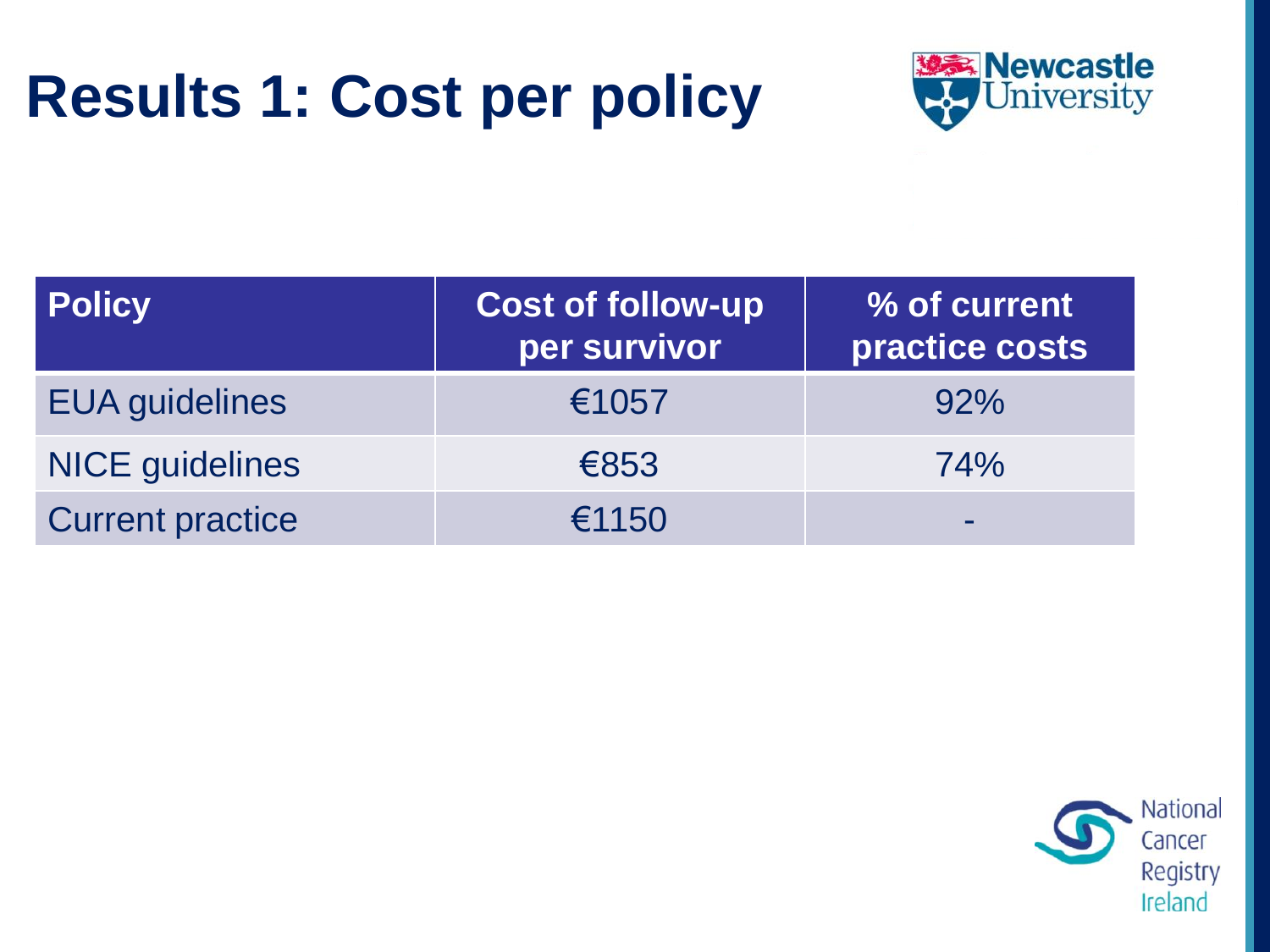# **Results 2: Costs by year**



#### Cost of follow-up care per survivor per year



Cancer Registry Ireland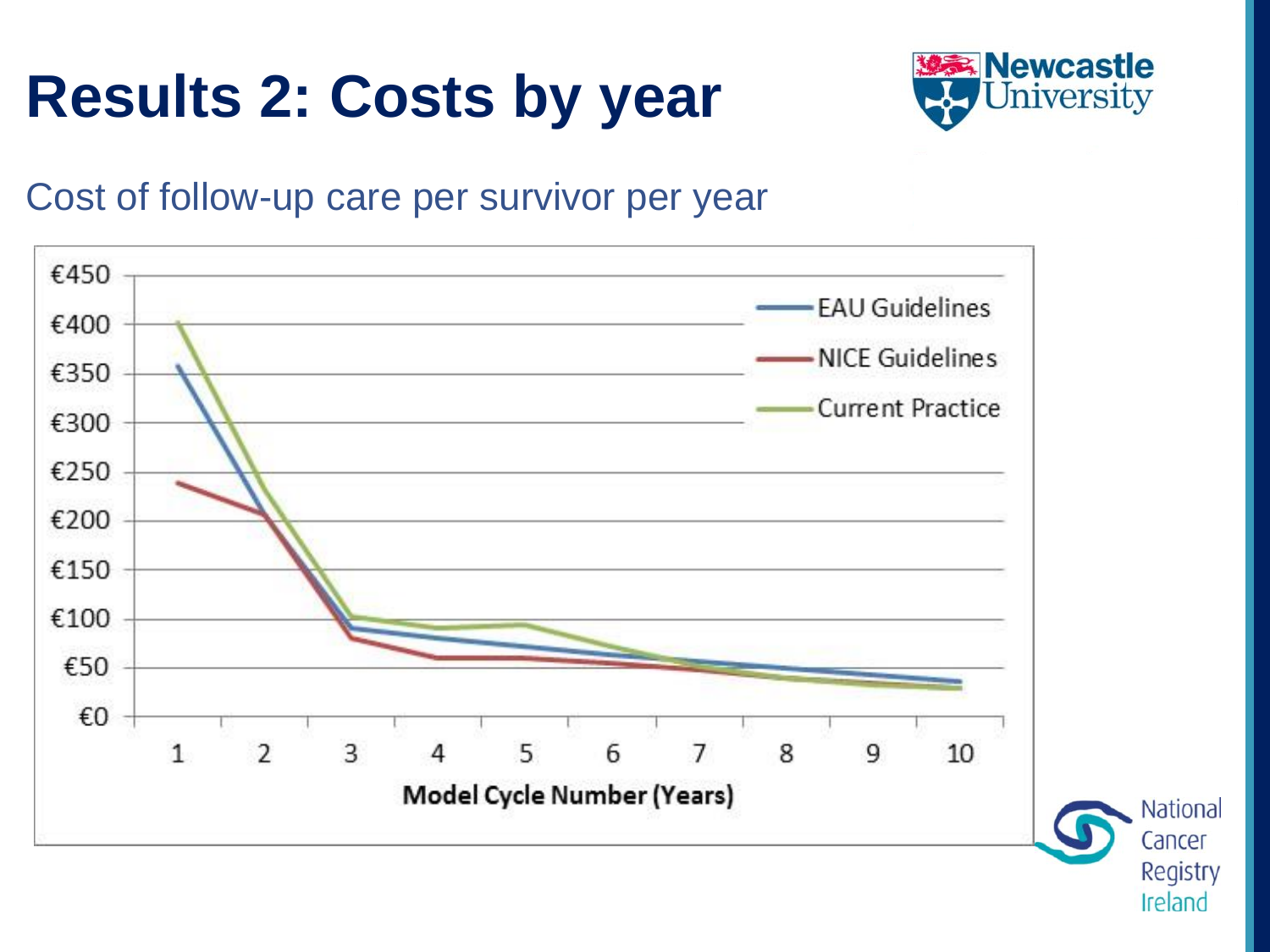## **Results 3: Cost savings**



Savings compared to current practice over a 10 year period

#### Savings for one year cohort of survivors



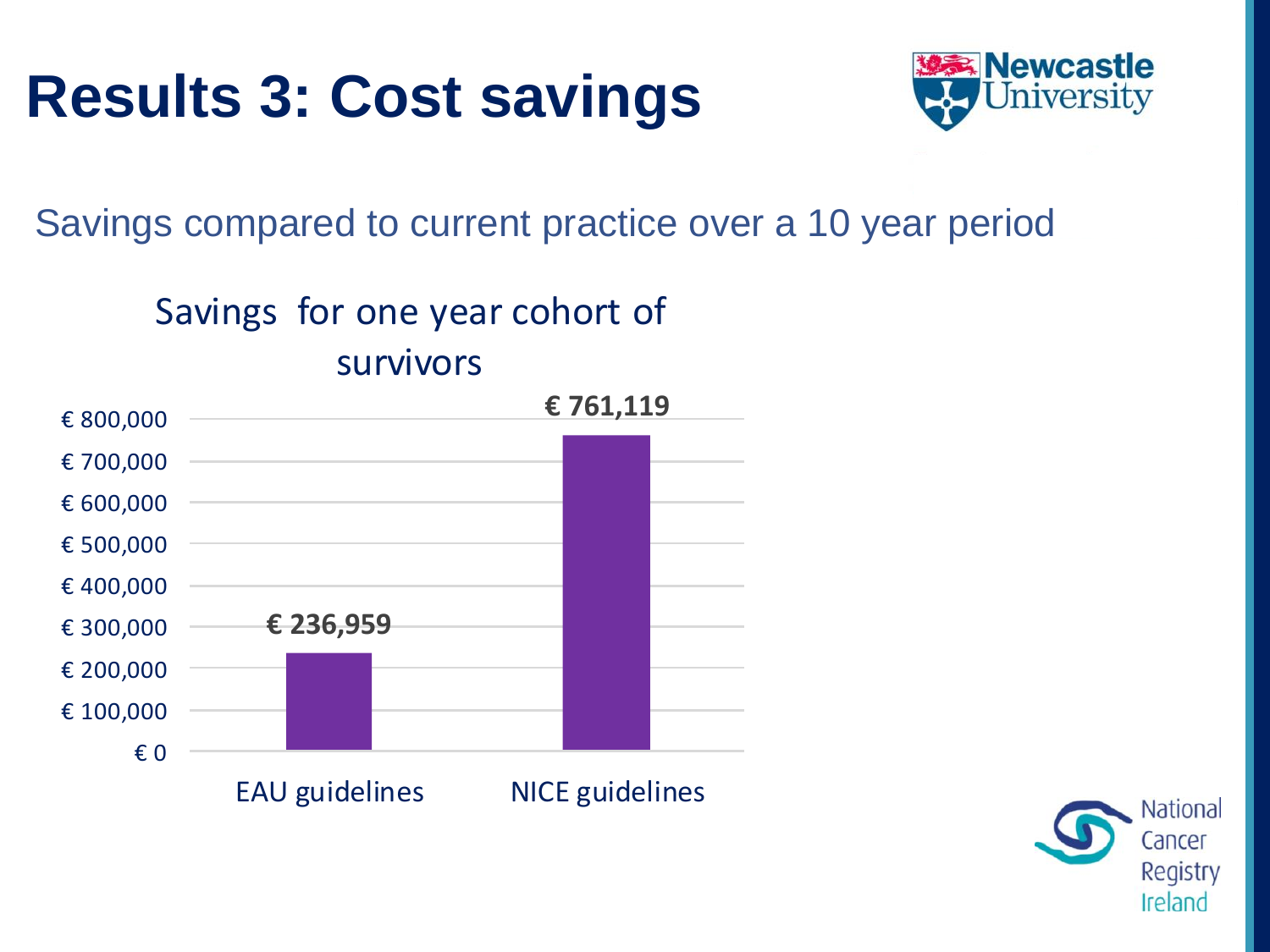### **Results 4: Sensitivity analyses**





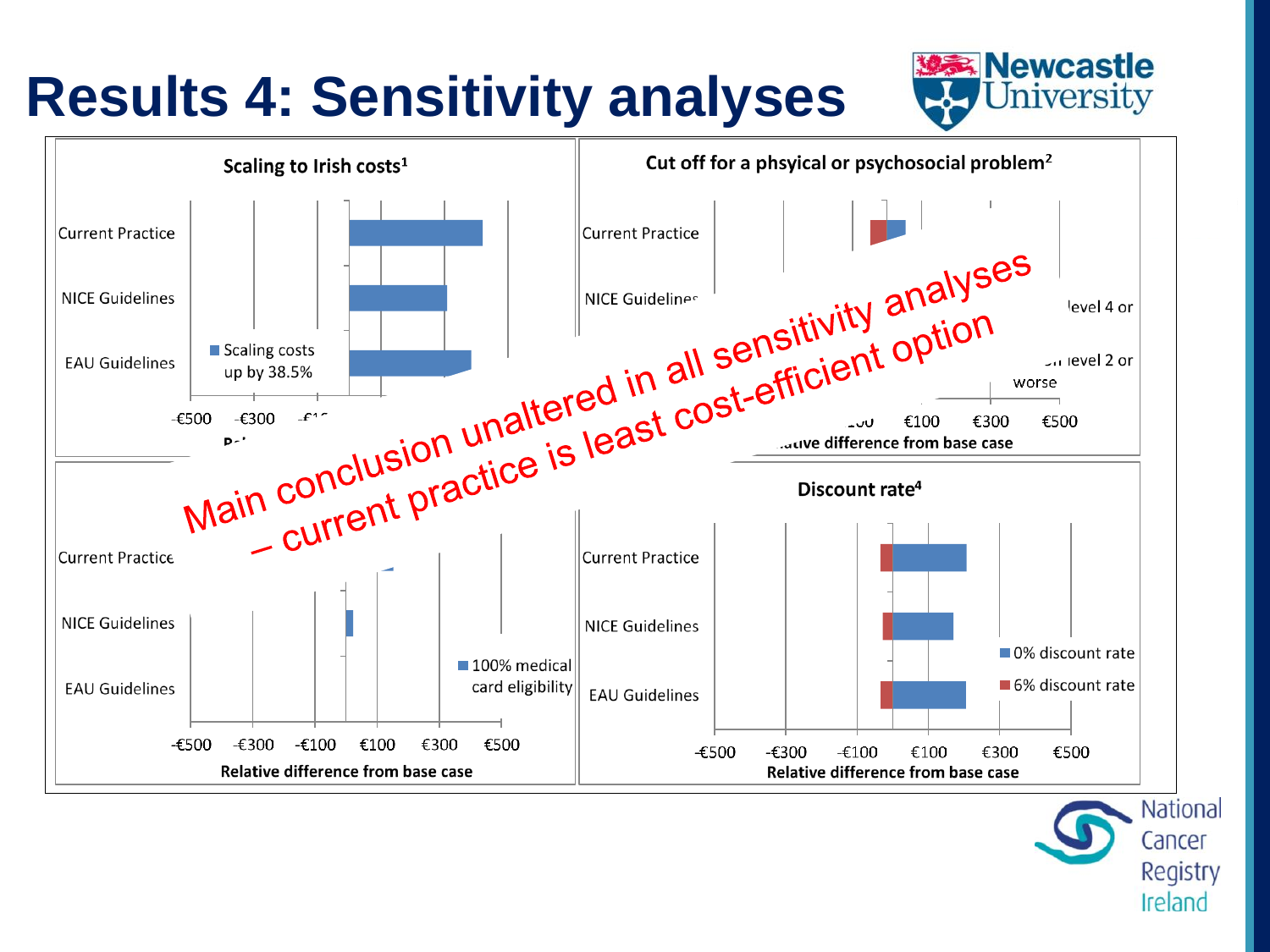# **Summary & Conclusions**



- First comparison of costs of alternative prostate cancer follow-up models
- Limitations: context specific; model simplifies reality; assumption of same clinical efficacy and quality-of-life outcomes with different policies; not all follow-up models considered
- Current practice least cost-efficient option
- Cost savings could be possible with follow-up strategies which offer less frequent PSA testing, greater involvement of primary care, and discharge from hospital follow-up for survivors without complications
	- (aspects) consistent with findings of economic evaluations of breast and colorectal cancer follow-up in Europe\*
- Additional dimension on debate regarding the purpose and "structure"/organisation of cancer follow-up

National Cancer Registry Ireland

Koinberg et al. Acta Oncol 2009; 48: 99-104; Lu et al. Br J Surg 2012; 99: 1227-33; Augestad et al. BMJ Open 2013; 3; 1-14